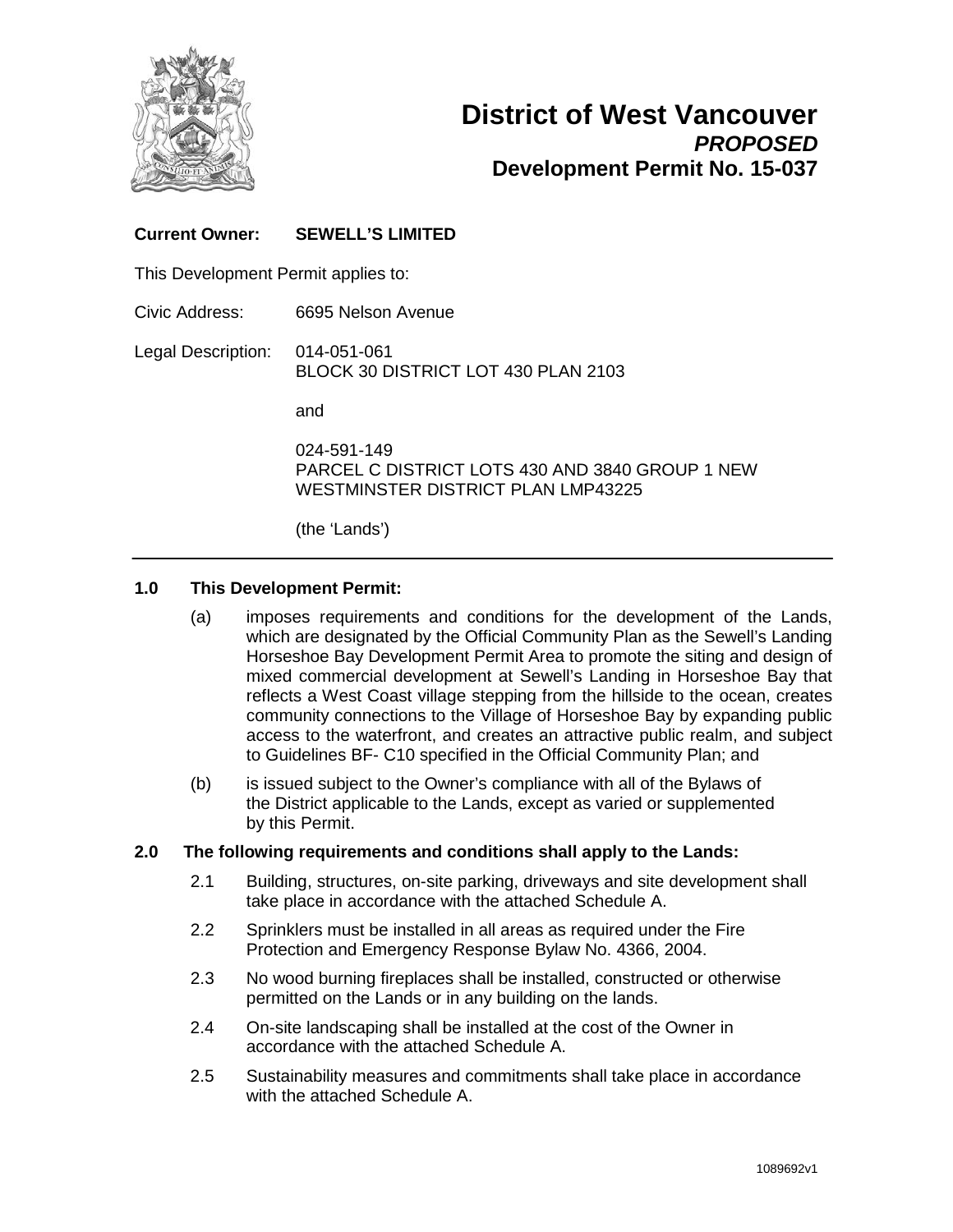- 2.6 All balconies decks and patios are to remain fully open and unenclosed and the weather wall must remain intact.
- 2.7 Where provided for on Schedule A, balconies, decks and patios may be provided with external glass weather protection devices, but in any case the weather wall must remain intact.

### **3.0 Prior to commencing site work or Building Permit issuance, whichever occurs first, the Owner must:**

- 3.1 Provide and implement a plan for traffic management during construction to the satisfaction of the District's Manager of Development Engineering.
- 3.2 Install tree, vegetation and/or hedge protection measures as required to the satisfaction of the District's Environmental Protection Officer.
- 3.3 Submit a "Sediment and Erosion Plan" to the District's Environmental Protection Officer for approval, which the Owner shall comply with and be responsible for maintaining, repairing and implementing the sediment control measures.

## **4.0 Prior to Building Permit issuance:**

- 4.1 Provide engineering civil drawings detailing works, including but not limited to:
	- (a) storm water management measures;
	- (b) site service connections;
	- (c) new boulevard plan along the frontage of the site including curbs, sidewalk and grading plan; and
	- (d) repaving along the frontage of the Lands,

which must be submitted for acceptance, and security provided for the due and property completion of the engineering works, all to the satisfaction of the District's Manager of Development Engineering.

#### **5.0 Security for Landscaping**

- 5.1 Prior to building permit issuance, security for the due and proper completion of the landscaping set forth in section 2.4 of this Development Permit (the "Landscaping Works") shall be provided in the amount of \$250,000 (the "Landscape Deposit") to the District in the form of cash or unconditional, irrevocable auto-renewing letter of credit issued by a Canadian chartered bank or credit union.
- 5.2 Release of the Landscape Deposit:
	- (a) Following installation of the Landscaping Works and upon receipt of a certified letter or report by a Landscape Architect in good standing with the British Columbia Society of Landscape Architects to the District stating that:
		- a. the Landscaping Works have been installed substantially in accordance with Schedule A; and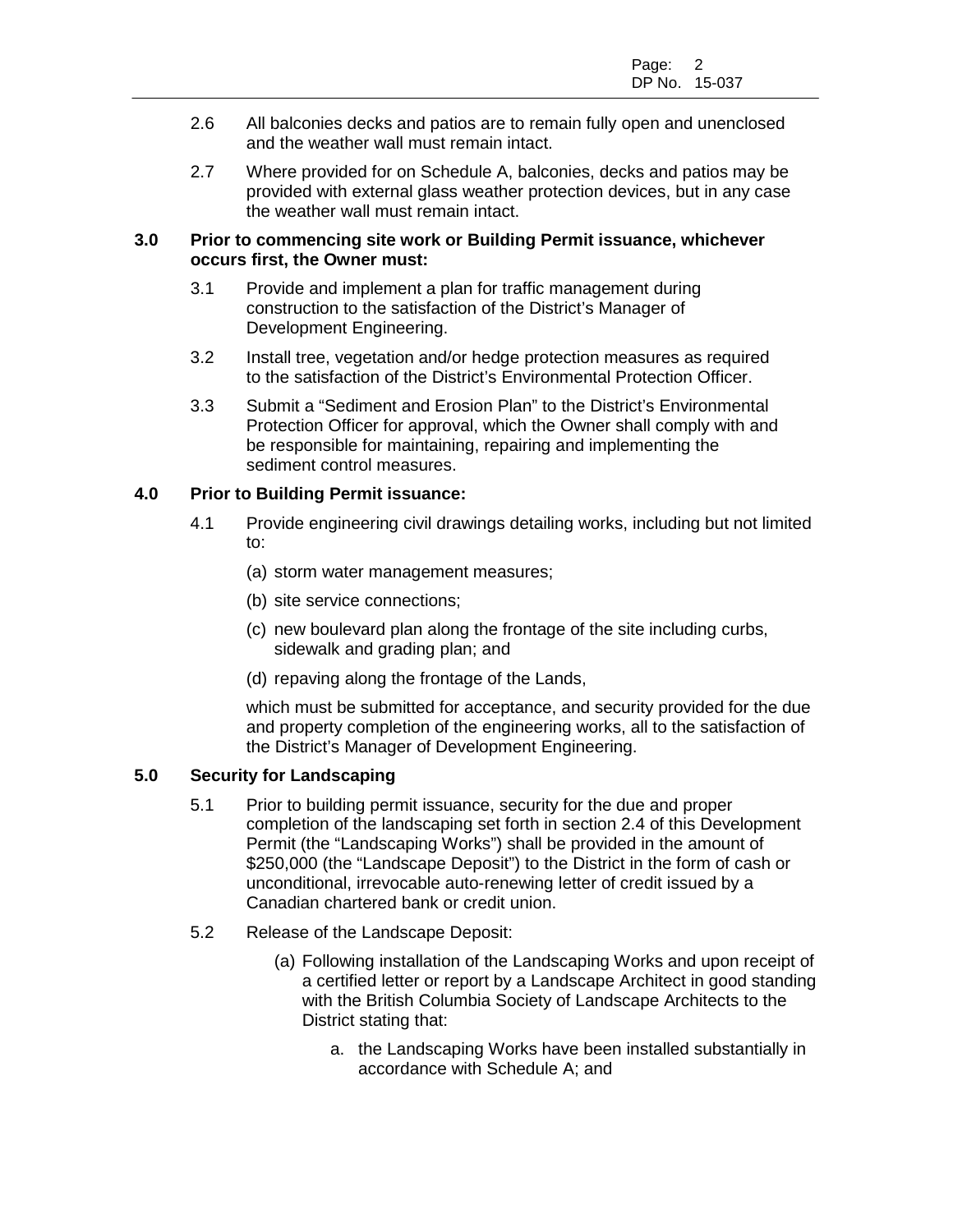- b. any variations that may have been undertaken to the Landscaping Works are clearly identified, including but not limited to:
	- i. any adjustments to retaining walls,
	- ii. changes to the mixture or sizes of any plant materials or trees,
	- iii. completion of any off-site or boulevard works,
	- iv. any areas that received alternative treatment,
	- v. any paving changes, or
	- vi. any other additional or omitted plantings or alterations,

together with a clear rationale and explanation thereof and stating

- c. that a final review with the landscape contractor or consultant of record has been completed, including provision of the date when this final review was completed on,
- d. whether there are any outstanding Landscape Works which are outstanding or which need attention, and
- e. notwithstanding outstanding works in 5.2(a)(d) above, that the Landscaping Works are complete,

then District will release 75% of the initial value of the Landscape Deposit. The remaining 25% of the initial value of the Landscape Deposit shall be retained by the District as a warranty deposit (the "Warranty Deposit") to ensure successful installation of the Landscaping Works.

(b) After a one-year period following certification that the Landscaping Works have been completed, and upon final certification by a Landscape Architect in good standing with the British Columbia Society of Landscape Architects that the Landscaping Works are successful, the District will release the Warranty Deposit.

#### 5.3 Additional Landscape Security

- (a) No occupancy shall be issued nor will any other final approvals be given for any individual building site identified as a "Parcel" on attached Schedule B, until:
	- a. all of the Landscaping Works are completed, or
	- b. the Owner provides security in addition to and separate from the Landscape Deposit, and in the amount of 110% of the value of the uncompleted Landscaping Works for that specific Parcel only (the "Additional Security Deposit") for the due and proper completion of the uncompleted or deficient Landscape Works for that specific Parcel only, as determined and certified by the consultant of record; and
	- c. the Additional Security Deposit will be released upon final certification by a Landscape Architect in good standing with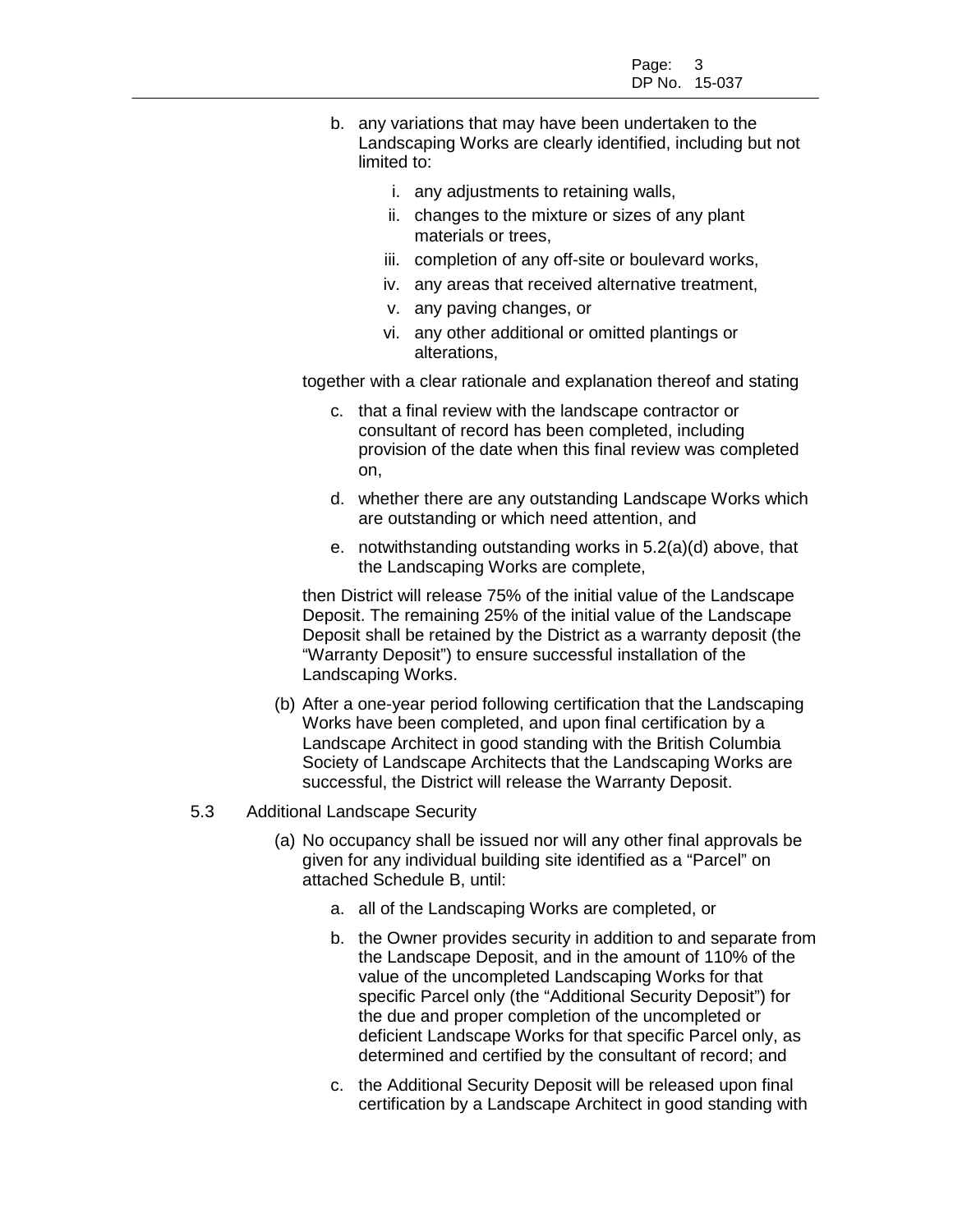the British Columbia Society of Landscape Architects following certification that all of the Landscaping Works on the Parcel have been completed.

- 5.4 In the event that the Landscaping Works are not completed as provided for in this Permit, the District may, at its option, enter upon, carry out and complete the Landscaping Works so as to satisfy the terms of the Development Permit, and recover the costs of doing so from the security deposited or recover any costs incurred over and above the amount of the security deposited, including the costs of administration and supervision.
- **6.0** This Development Permit lapses if the work authorized herein is not commenced within 24 months of the date this permit is issued.

In the event the Owner is delayed or interrupted or prevented from commencing or continuing the development by reason of any Act of God, labour unrest (including strike and lockouts), weather conditions or any similar cause reasonably beyond the control of the Owner, the time for the completion of the work shall be extended for a period equal to the duration of the contingency that occasioned the delay, interruption or prevention, provided that the commercial or financial circumstances of the Owner shall not be viewed as a cause beyond the control of the Owner.

THE COUNCIL OF WEST VANCOUVER APPROVED THIS PERMIT BY RESOLUTION PASSED ON **EXAMPLE SET ON** 

> \_\_\_\_\_\_\_\_\_\_\_\_\_\_\_\_\_\_\_\_\_\_\_\_\_\_\_\_\_\_\_\_\_ **MAYOR**

> \_\_\_\_\_\_\_\_\_\_\_\_\_\_\_\_\_\_\_\_\_\_\_\_\_\_\_\_\_\_\_\_\_ MUNICIPAL CLERK

THE REQUIREMENTS AND CONDITIONS UPON WHICH THIS PERMIT IS ISSUED ARE ACKNOWLEDGED AND AGREED TO. IT IS UNDERSTOOD THAT OTHER PERMITS / APPROVALS MAY BE REQUIRED INCLUDING PERMITS / APPROVALS FOR BUILDING CONSTRUCTION, SOIL AND ROCK REMOVAL OR DEPOSIT, BOULEVARD WORKS, AND SUBDIVISION.

**Owner: Signature Cowner: Print Name above Date** 

## **FOR THE PURPOSES OF SECTION 6.0, THIS PERMIT IS ISSUED ON \_\_\_\_\_\_\_\_\_\_\_\_\_\_\_\_.**

Schedules:

- A. Architectural plans, landscaping, sustainability initiatives and background reports (included as Parts A and B)
- B. Building sites (parcels)